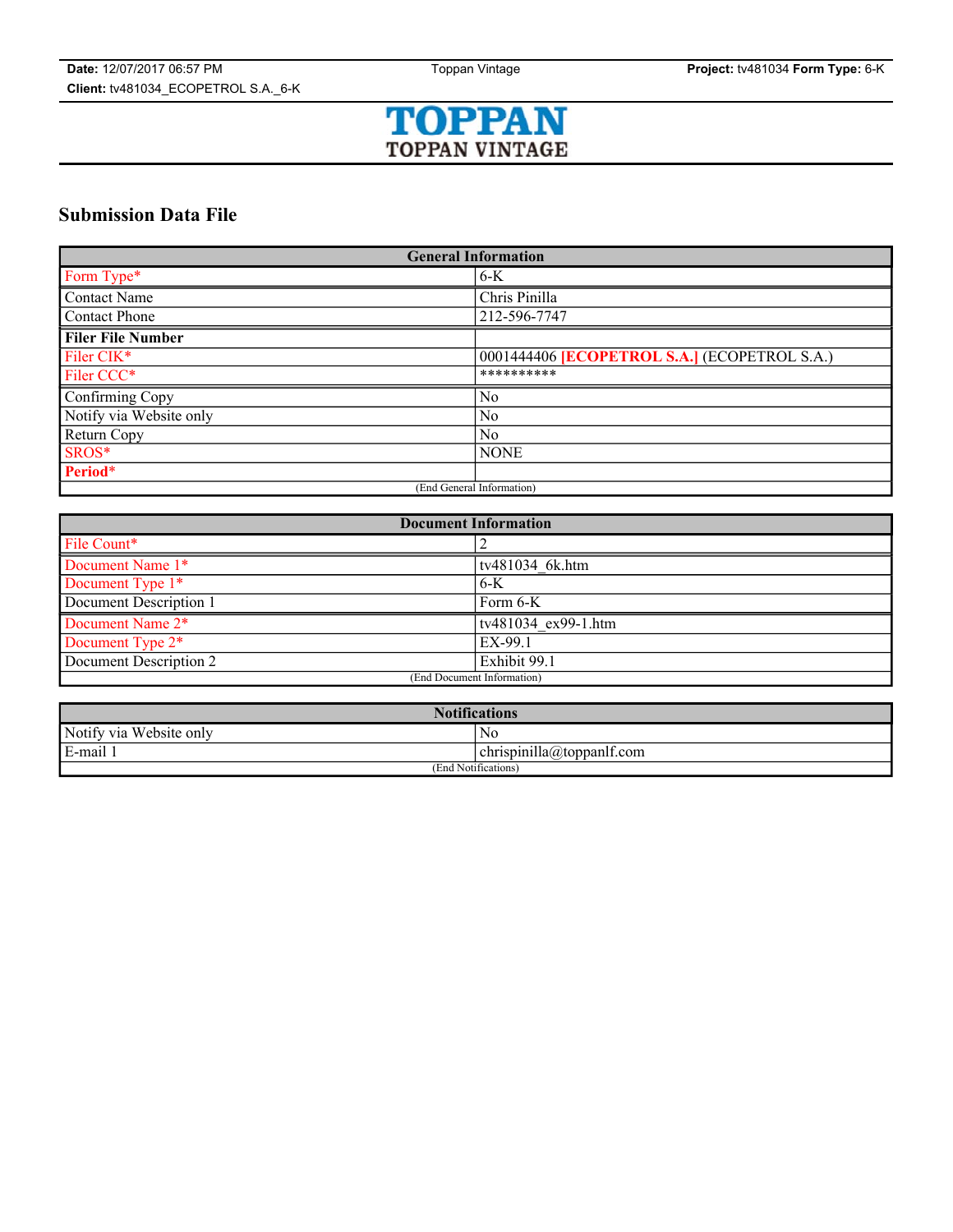**Date:** 12/07/2017 06:57 PM Toppan Vintage **Project:** tv481034 **Form Type:** 6-K **Client:** tv481034\_ECOPETROL S.A.\_6-K **File:** tv481034\_6k.htm **Type:** 6-K **Pg:** 1 of 2

## **UNITED STATES SECURITIES AND EXCHANGE COMMISSION Washington, D.C. 20549**

## **FORM 6-K**

#### **REPORT OF FOREIGN PRIVATE ISSUER PURSUANT TO RULE 13a-16 OR 15d-16 UNDER THE SECURITIES EXCHANGE ACT OF 1934**

For the month of December, 2017 Commission File Number 001-34175

# ECOPETROL S.A.

(Exact name of registrant as specified in its charter)

N.A.

(Translation of registrant's name into English)

COLOMBIA

(Jurisdiction of incorporation or organization)

Carrera 13 No. 36 – 24 BOGOTA D.C. – COLOMBIA

(Address of principal executive offices)

Indicate by check mark whether the registrant files or will file annual reports under cover of Form 20-F or Form 40-F.

Form 20-F  $\boxtimes$  Form 40-F  $\Box$ 

Indicate by check mark if the registrant is submitting the Form 6-K in paper as permitted by Regulation S-T Rule 101(b)(1)

 $Yes \Box$  No  $\overline{\times}$ 

Indicate by check mark if the registrant is submitting the Form 6-K in paper as permitted by Regulation S-T Rule 101(b)(7)

 $Yes \Box$  No  $\boxtimes$ 

Indicate by check mark whether the registrant by furnishing the information contained in this form is also thereby furnishing the information to the Commission pursuant to Rule 12g3-2(b) under the Securities Exchange Act of 1934.

 $Yes \Box$  No  $\boxtimes$ 

If "Yes" is marked, indicate below the file number assigned to the registrant in connection with Rule 12g3-2(b): 82-  $N/A$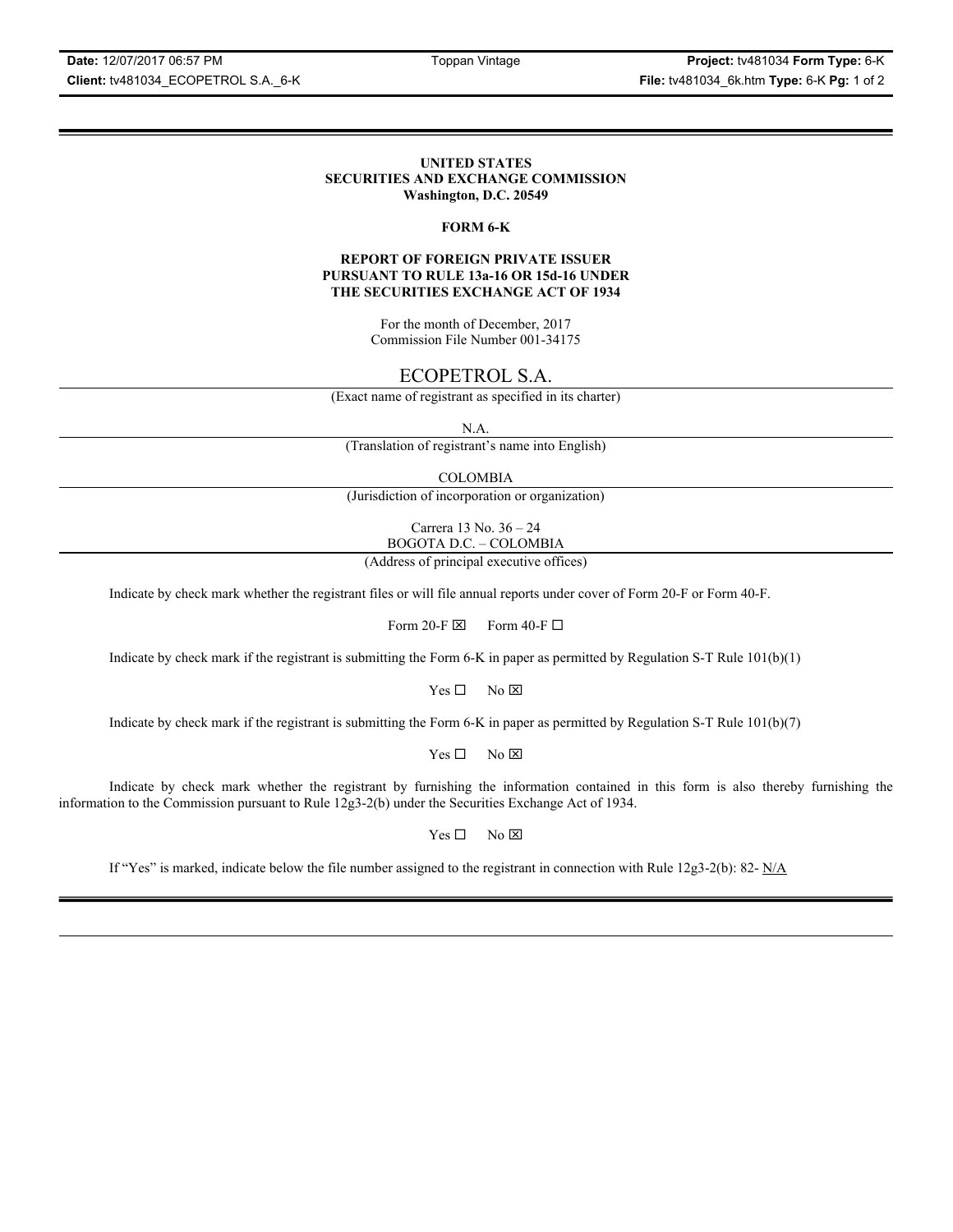# **SIGNATURES**

Pursuant to the requirements of the Securities Exchange Act of 1934, the registrant has duly caused this report to be signed on its behalf by the undersigned, thereunto duly authorized.

Ecopetrol S.A.

By: /s/ María Fernanda Suárez Name: María Fernanda Suárez Title: Chief Financial Officer

Date: December 07, 2017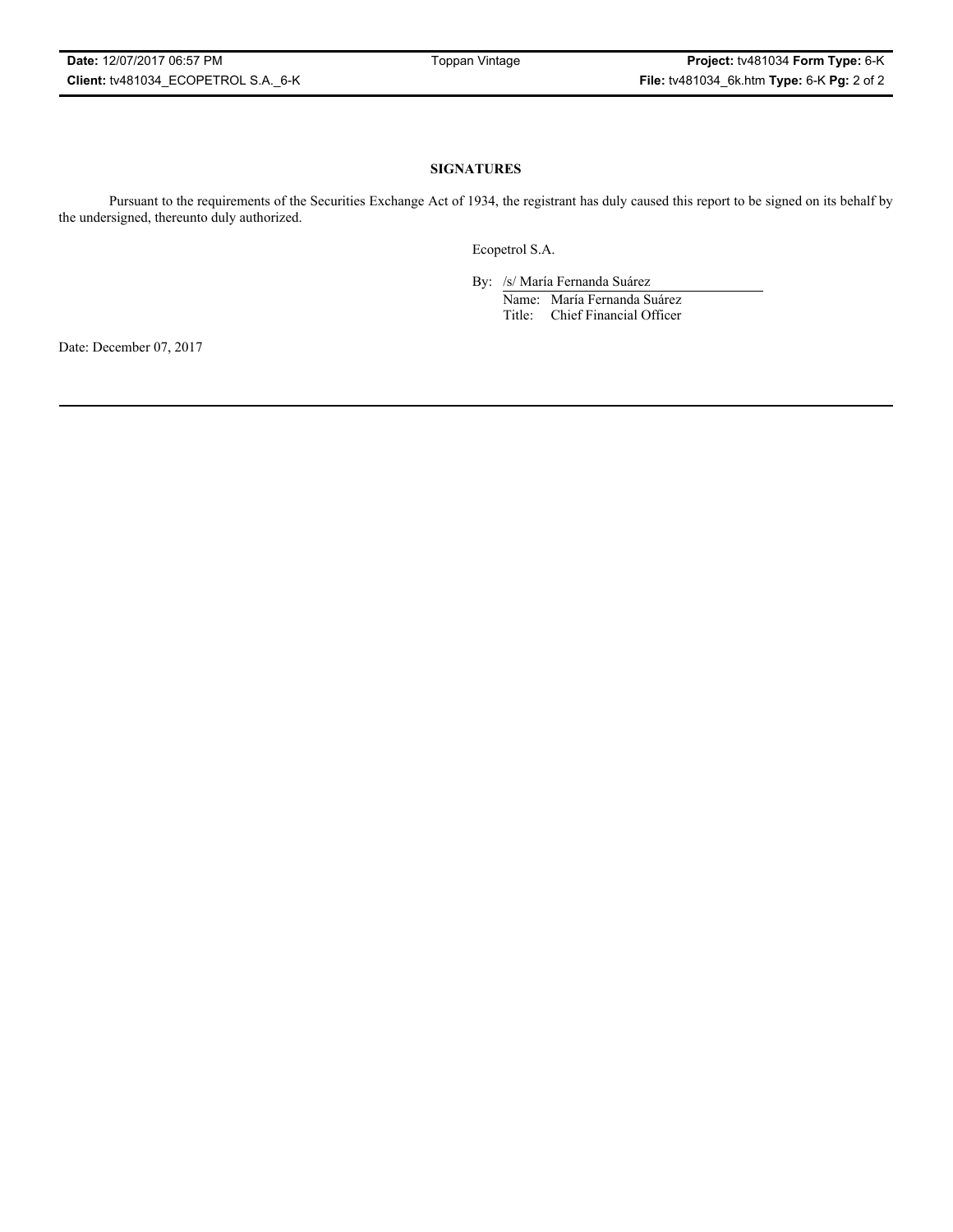## **Exhibit 99.1**

#### **Ecopetrol S.A. Makes Application to Cease to be a Reporting Issuer in Canada**

Ecopetrol S.A. (BVC: ECOPETROL; NYSE: EC) announced today that it has applied to the Alberta Securities Commission ("ASC"), as principal regulator, and the Ontario Securities Commission for an order (the "Order Sought") to cease to be a reporting issuer in Alberta and Ontario. Taking into account that Ecopetrol delisted from the Toronto Stock Exchange ("TSX") on March 2, 2016. Ecopetrol is not a reporting issuer in any other Canadian jurisdiction.

If the Order Sought is granted by the ASC, Ecopetrol will cease to be a reporting issuer in any jurisdiction in Canada.

Ecopetrol will continue to file all financial statements and other continuous disclosure materials required to be filed by it in accordance with the applicable securities law of the United States and the rules of the New York Stock Exchange ("NYSE").

All such continuous disclosure documents of Ecopetrol are publicly available to all security holders of Ecopetrol under Ecopetrol's profile at www.sec.gov and Ecopetrol security holders resident in Canada will continue to receive copies of the continuous disclosure documents that are required to be delivered to security holders in the United States, in the same manner and at the same time as is required under the applicable securities laws of the United States and the rules of the NYSE.

# **Bogotá D.C., December 7, 2017**

#### --------------------------------------

*This release contains statements that may be considered forward looking statements within the meaning of Section 27A of the U.S. Securities Act of 1933 and Section 21E of the U.S. Securities Exchange Act of 1934. All forward-looking statements, whether made in this release or in future filings or press releases or orally, address matters that involve risks and uncertainties, including in respect of the Company's prospects for growth and its ongoing access to capital to fund the Company's business plan, among others. Consequently, changes in the following factors, among others, could cause actual results to differ materially from those included in the forward-looking statements: market prices of oil & gas, our exploration and production activities, market conditions, applicable regulations, the exchange rate, the Company's competitiveness and the performance of Colombia's economy and industry, to mention a few. We do not intend, and do not assume any obligation to update these forward-looking statements.*